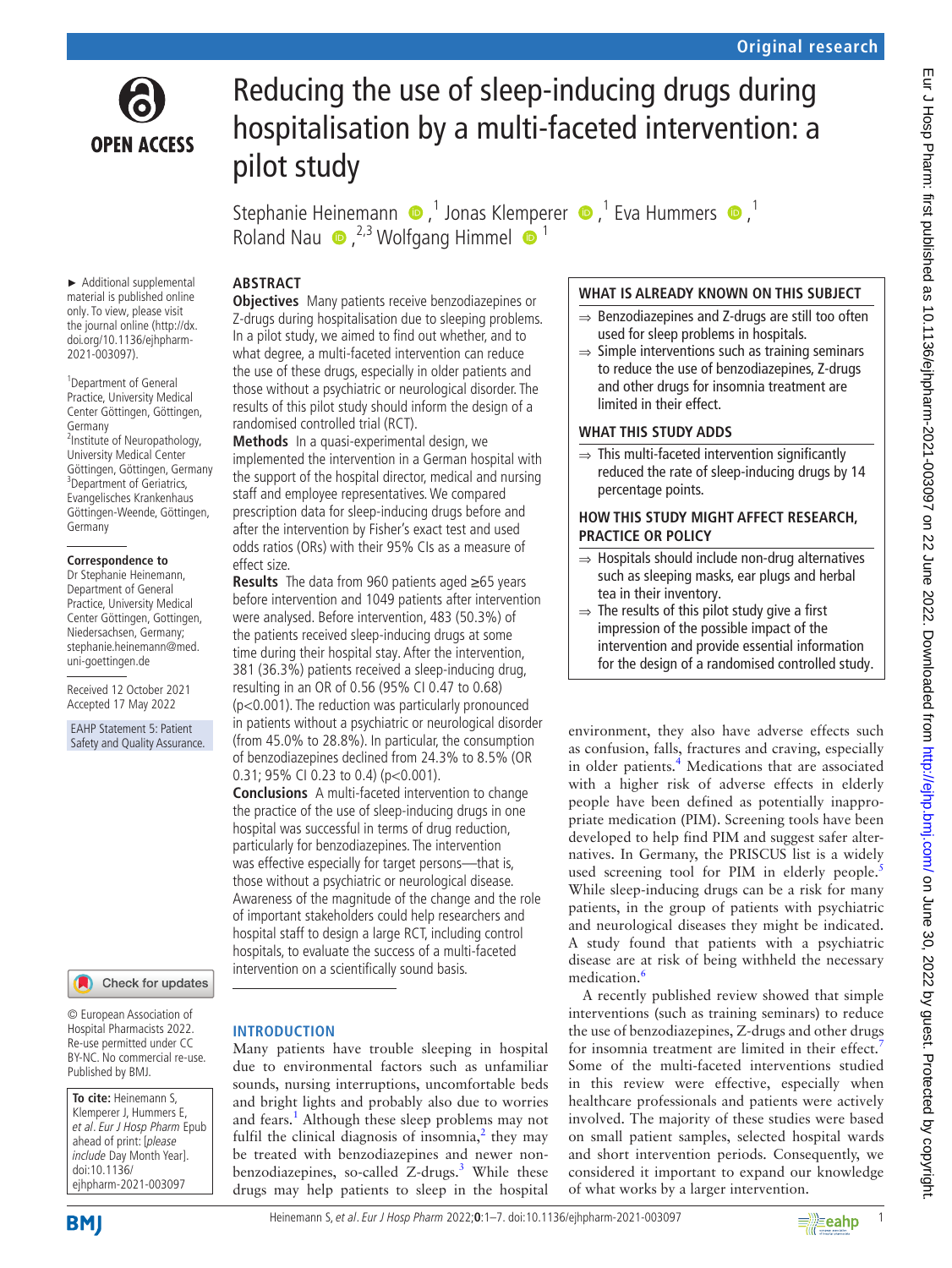#### **Original research**

Together with all relevant stakeholders, we developed a tailored intervention called 'The Sleep-friendly Hospital Initiative',<sup>8</sup> with the ultimate goal of reducing the use of sleepinducing drugs in hospitals or making their use more appropriate (for more details of this initiative, see the Methods section). As a first step, we needed to better understand this drug use in the hospital setting for two reasons:

- $\blacktriangleright$  The use of drugs in hospitals only partly follows pharmacological criteria; their use is also a matter of non-medical or context factors, as Helman states in his early research,<sup>[9](#page-6-8)</sup> or a matter of games with specific rules and strategies within the habitus of the social world of a hospital, as stated by Bourdieu and Nice.<sup>[10](#page-6-9)</sup>
- Any attempts to interrupt this smooth-running game begin by showing all relevant stakeholders that we understand what is going on in the hospital and the reasons for their performance. Only then will it be possible to develop new and reliable rules of how to cope with transient sleep problems in hospital.

The project followed the Medical Research Council (MRC) framework for designing and evaluating complex interventions to improve healthcare.<sup>11 12</sup> One aim of this framework is to ensure that interventions are empirically and theoretically founded. We therefore explored the real extent of the use of sleep-inducing drugs in the hospital where the intervention should take place and the reasons for their use as well as the experience with these drugs, seen from the perspective of doctors, nurses and patients. We chose a mixed-methods approach to collect the data needed.

As a first step, we studied the use of sleep-inducing drugs in one hospital using mixed-methods and several different perspec-tives.<sup>[8](#page-6-7)</sup> The goal of these studies, both individually and collectively, was to understand the current practice and to identify possible strategies that could improve this practice. A chart review of drugs given to older patients during normal hospital care (excluding intensive care or preoperative care) showed a high rate of sleep-inducing drugs, especially PIMs for older patients.[13](#page-6-11) A survey of doctors and nurses showed differences in the perception of risks and benefits of sleep-inducing drugs between doctors and nurses, $14$  as well as a lack of knowledge about unwanted drug effects.<sup>15</sup> An interview study with doctors and nurses underscored the professional stress and uncertainty in the night as well as the lack of non-drug alternatives to sleepinducing drugs.[16](#page-6-14) A standardised patient survey showed that many older patients who had never used sleep-inducing drugs before their hospital stay received them during their hospital stay. $17$ 

Based on our results, we identified several areas with a potential for improvement and worked together with the stakeholders of the hospital to create an intervention strategy and to implement a multi-faceted hospital intervention. The different facets of the intervention correspond to what Atkins *et al* have identified as domains which influence behaviour change, such as knowledge, skills, social/professional role, environmental context and resources.[18](#page-6-16)

Reviews showed that formal didactic conferences and passive forms of medical education such as brochures or printed clinical guidelines are the least effective methods for changing physician behaviour.<sup>19</sup> Moreover, stakeholder engagement is essential for moving knowledge into action within healthcare.<sup>[20](#page-6-18)</sup> This is the heart of the MRC framework and the guiding principle for the Sleep-friendly Hospital Initiative.

# **Trouble sleeping?**



**Figure 1** Example of a poster highlighting alternatives to sleep-inducing drugs, which hung on every hospital ward (translation SH). The authors are the rights holders of the figure.

#### <span id="page-1-0"></span>**The Sleep-friendly Hospital initiative**

The initiative incorporates a strategy of making appropriate decisions about sleep-inducing drugs during the day in order to replace ad hoc prescriptions by the physician on duty during the night. The strategy consists of three main elements: (1) For patients who sleep well at home, the initiative encourages doctors and nurses to treat hospital-associated sleeping problems with non-drug options. (2) Only if these options fail should sleep-inducing drugs be ordered as a prn prescription (from the Latin '*pro re nata*' meaning 'as needed' or 'as the situation arises'), especially valerian, mirtazapine, melperone or zolpidem in low doses as recommended by the German PRISCUS list.<sup>[5](#page-6-4)</sup> (3) For patients who regularly used sleep-inducing drugs before hospital admission, the initiative encourages hospital physicians to critically assess this prescription, making changes carefully to avoid withdrawal symptoms.

#### **Implementation of the Sleep-friendly Hospital initiative**

The different recommendations of the Sleep-friendly Hospital Initiative were communicated over several avenues to doctors, nurses and patients. They were visible hospital-wide on two large posters with the message "Instead of pills, just use ear plugs" and "Instead of pills, just use a mask" ([figure](#page-1-0) 1) displayed on all wards. For patients, the Sleep-friendly Hospital Initiative provided online information about sleep hygiene and tips for sleeping better in the hospital. For hospital doctors and nurses, the hospital administration published a hospital-wide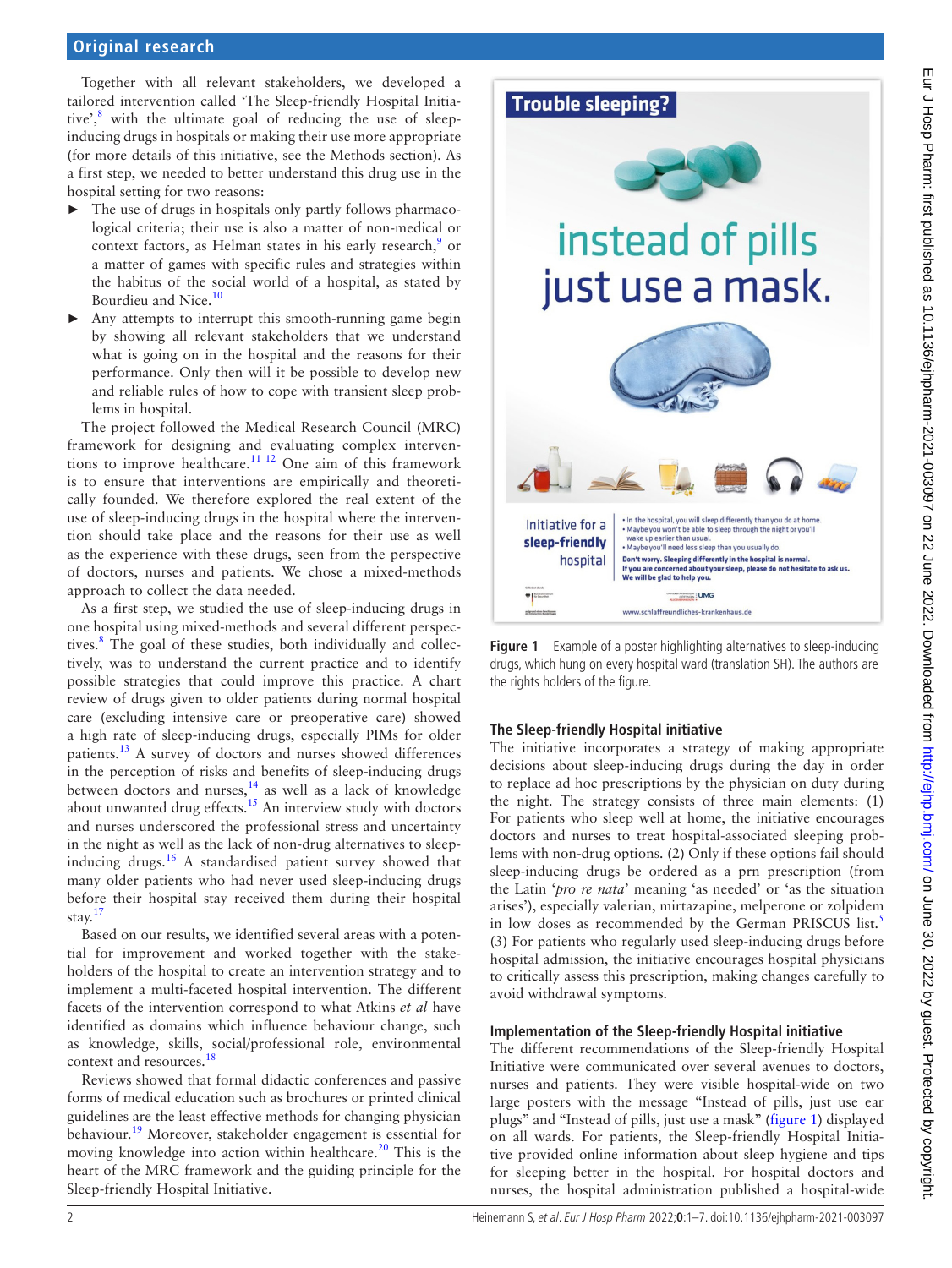

<span id="page-2-0"></span>**Figure 2** Front and back side of the hospital Standard Operating Procedure (SOP) in pocket card format (translation SH). The authors are the rights holders of the figure.

interdisciplinary policy statement via the hospital computer system and distributed pocket-sized versions to each employee. This interdisciplinary action strategy underscored several main messages of the initiative, including the use of non-drug alternatives as a first-line treatment and a medication list of appropriate medicines for older patients ([figure](#page-2-0) 2). These strategies were also highlighted in staff training courses for doctors, nurses and nursing students.

All stages of the implementation of the intervention were supported by the relevant stakeholders, such as hospital directors, administrators, medical and nursing staff and employee representatives.

The aim of this pilot study was to find out whether our multifaceted Sleep-friendly Hospital Initiative (1) reduced the use of sleep-inducing drugs such as benzodiazepines and Z-drugs; (2) was especially effective in patients without a psychiatric or neurological disorder and avoided an increased prescription of sedative antidepressants or neuroleptics (which may be considered by hospital personnel as an alternative strategy); and (3) improved the adequacy of the medication, measured by the use of PIM. The results of this pilot study should contribute to the design of a larger randomised controlled trial.

# **METHODS**

# **Study design**

In a quasi-experimental design, we implemented a multi-faceted tailored intervention<sup>21</sup> to reduce the use of sleep-inducing drugs for older patients in a German hospital over a period of 18 months (October 2016 to June 2017). To measure the success of the intervention, we compared prescription data before the beginning of the study period (July to August 2013) and after the intervention period (July to August 2017).

#### **Hospital**

The intervention hospital is a mid-sized regional German hospital (485 beds) with departments of internal medicine, geriatrics and several surgical subspecialties.

#### **Data collection**

Anonymous data from the hospital charts of all patients aged  $\geq 65$  years who spent at least one night in the hospital (and not in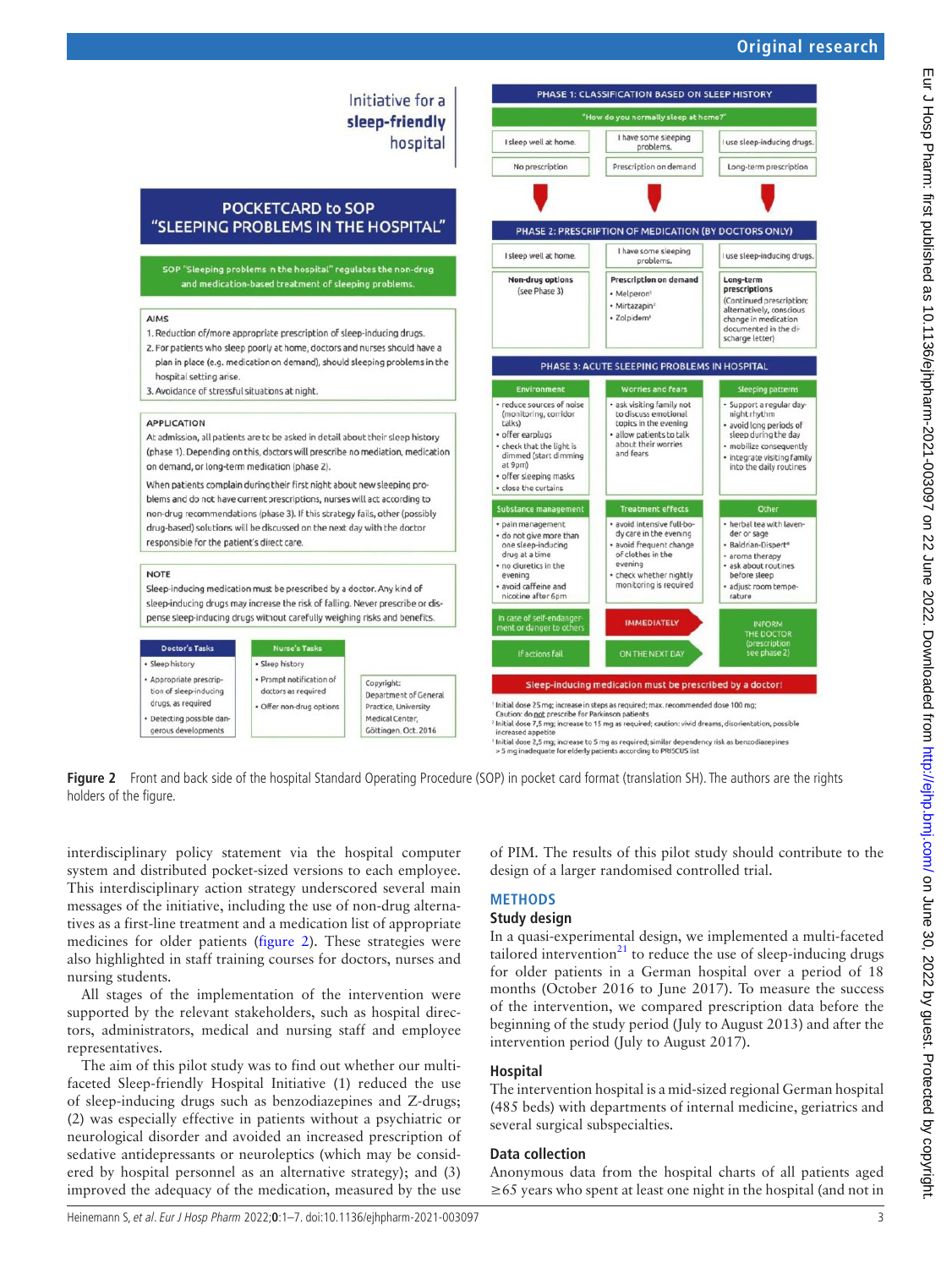intensive care) were extracted for analysis. Data were collected from two time points separated by exactly 4 years. The first time point was before the project began—that is, before any studies described in the study protocol<sup>8</sup> were carried out in the intervention hospital (July to August 2013). After an intervention phase lasting 18 months, which included several components described in detail in Chapter 5 of the 2020 publication by Heinemann, $^{21}$  $^{21}$  $^{21}$ the second time point was chosen (July to August 2017). Data collection for both time points was carried out retrospectively from June 2018 to March 2019.

Patients who died during their hospital stay were excluded. We assumed that an increased amount of care was necessary in these cases, which could go hand-in-hand with an increased use of sleep-inducing drugs. Another exclusion criterion was a stay that was spent entirely on the intensive care unit (ICU). Drugs that were administered on an ICU were not counted in the data collection.

#### **Drugs**

Drug data included both the pharmacological class of drug and how often it was administered (number of days). We defined which drugs are sleep-inducing drugs, based on studies by several authors.<sup>22-25</sup> Our list included antidepressants, antipsychotics, benzodiazepines, Z-drugs and valerian. We divided the drugs into PIM and non-PIM according to the PRISCUS list to assess the adequacy of the medication. $\frac{1}{5}$  $\frac{1}{5}$  $\frac{1}{5}$  The list of drugs and their classification as PIM or non-PIM is shown in the [online](https://dx.doi.org/10.1136/ejhpharm-2021-003097)  [supplemental appendix.](https://dx.doi.org/10.1136/ejhpharm-2021-003097)

#### **Data extraction**

Information on patients and their medication was not electronically available. We manually extracted the data from the patient charts into a databank. Patient charts varied in their order and length. Four advanced medical students and one nurse extracted the data and entered it into the study databank. To ensure data quality, we developed a standard operating procedure for data extraction and data entry.

Demographic data included sex, age and from where the patient was admitted to the hospital (home, nursing home, other hospital, other department within the same hospital).

Hospital data included length of hospital stay and department (internal medicine, surgery, geriatrics) where the patient was treated.

Medical data included whether or not the patient had specific psychiatric/neurological diagnoses (such as dementia, depression, panic, insomnia, etc) and if the patient reported a current prescription for sleep-inducing drugs at the time of admission.

Drug data included both the type of drug and how often it was administered (number of days).

#### **Outcomes**

The primary outcome was the percentage of patients receiving any sleep-inducing drug at any time during their hospital stay. As a secondary outcome we analysed the use of sleep-inducing drugs in patients with and without a psychiatric diagnosis. The use of the specific classes of sleep-inducing drugs was analysed as another secondary outcome. Finally, we analysed the use of PIM before and after the intervention.

#### **Sample size calculation and statistical analysis**

In a combined patient survey and chart review from the same hospital, $17$  21% of the older patients had received at least one benzodiazepine during their hospital stay. We intended to lower

this rate by at least 5 percentage points. To detect a significant reduction with an alpha of 5% and a power of 80%, we needed a sample of 982 patients in both time periods.<sup>26</sup> At the same time, it was the ultimate aim of the study to lower the use of all sleep-inducing drugs (and thus to avoid the simple replacement of benzodiazepines with other inadequate drugs). Therefore, we chose the reduction of all sleep-inducing drugs as the primary outcome of the study.

Differences between the characteristics of patients before and after the intervention were investigated by  $\chi^2$  tests and the t-test for independent samples, as appropriate, with p values >0.05 indicating non-significant differences. Fisher's exact test was used to investigate whether the change between these periods was significant. ORs with their 95% CIs were used as measures of effect size. All analyses were performed with SAS version 9.4.

#### **Re-analysis of a subsample of data**

To assess how accurately we conducted our first data collection and how consistently we trained the data extractors, we drew a subsample of 220 patients and then compared the entries of the two datasets. The patient files for this confirmatory quality analysis were extracted and assessed by a person who had not been involved in the first data collection in this hospital and had no prior contact with that hospital and its patient files. Agreement between the first and second entry was assessed by the kappa statistic.<sup>[27](#page-6-22)</sup>

There was no difference in the classification of the patients' gender between the first and second entries. Only in three cases (1.4%) did the two entries differ in the classification of whether a patient had received a sleep-inducing drug or not, yielding a kappa of 0.97. In seven cases (3.2%), the entries differed on whether a patient received a PIM or not (kappa 0.88). In 26 cases (11.8%), the patients' diagnoses were entered differently (kappa  $0.71$ ). Kappa values  $> 0.61$  are interpreted as substantial agreement and  $>0.81$  as almost perfect agreement.<sup>2</sup>

#### **RESULTS**

#### **Comparison of prescription data before and after the intervention**

The data from 960 patients aged ≥65 years before intervention and 1049 patients after intervention were analysed. The percentage of female patients in 2013 and 2017 was nearly identical (58.1% vs 57.8%;  $p=0.87$ ; [table](#page-4-0) 1), as was the mean age of the patients (79.4 $\pm$ 7.5 vs 79.9 $\pm$ 7.7 years; p=0.15). In both periods, most patients  $(41.2\% \text{ vs } 40.8\%; \text{ p}=0.88)$  were treated on surgical wards. Slightly fewer patients entered the hospital without pre-existing sleep-inducing drug use in the preintervention period  $(67.1\% \text{ vs } 68.3\%; \text{ p} = 0.48)$ . Somewhat more patients had at least one psychiatric or neurological disorder in the pre-intervention period  $(24.1\% \text{ vs } 22.3\%; \text{ p=0.35}).$  The rate of individuals in the study with both a psychiatric or neurological disorder and pre-existing regular sleep-inducing drug use was slightly higher in 2013 (14.2% vs 12.0%; p=0.15).

#### **Use of sleep-inducing drugs**

Before the intervention, 483 (50.3%) of the patients received sleep-inducing drugs at some time during their hospital stay. After the intervention, 381 (36.3%) patients received a sleepinducing drug, a significant reduction by 14 percentage points (OR 0.56 (95% CI 0.47 to 0.68); p<0.001; [table](#page-4-1) 2). The reduction was particularly pronounced in patients without a psychiatric or neurological disorder with a reduction of 16.2 percentage points from 45% (328/729) to 28.8% (235/815)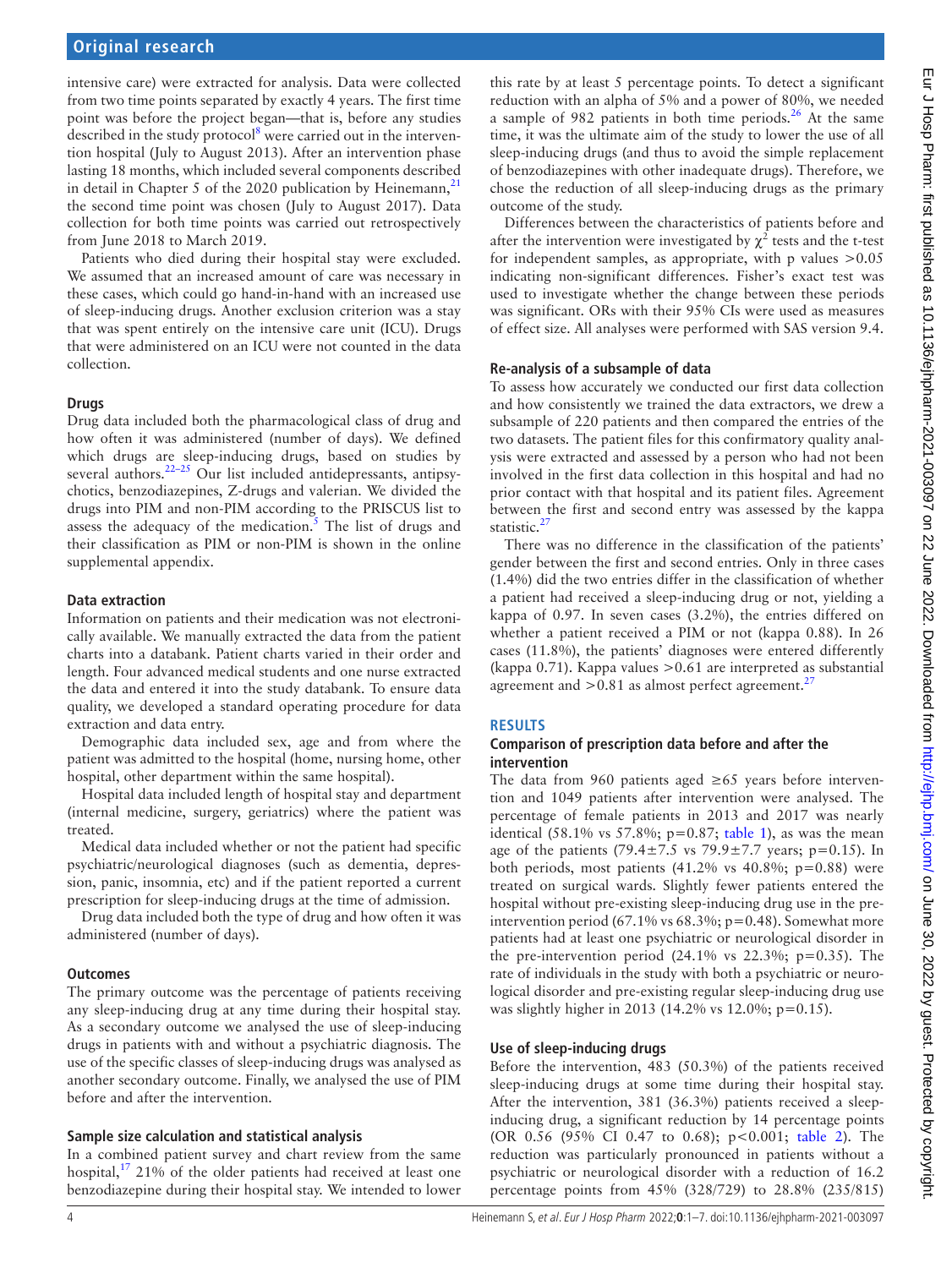| ŗ                                                 |  |
|---------------------------------------------------|--|
|                                                   |  |
|                                                   |  |
|                                                   |  |
| !                                                 |  |
|                                                   |  |
|                                                   |  |
|                                                   |  |
|                                                   |  |
|                                                   |  |
|                                                   |  |
|                                                   |  |
|                                                   |  |
| s<br>s<br>s<br>.<br>.                             |  |
|                                                   |  |
|                                                   |  |
|                                                   |  |
|                                                   |  |
|                                                   |  |
|                                                   |  |
|                                                   |  |
|                                                   |  |
|                                                   |  |
|                                                   |  |
|                                                   |  |
|                                                   |  |
|                                                   |  |
| $\overline{a}$                                    |  |
|                                                   |  |
| )<br>)<br>)                                       |  |
| 1                                                 |  |
| <b>CONTRACT - COOCO - CI-FF COIC FOFF - COIF.</b> |  |
|                                                   |  |
|                                                   |  |
|                                                   |  |
|                                                   |  |
|                                                   |  |
|                                                   |  |
|                                                   |  |
|                                                   |  |
| $\frac{1}{2}$                                     |  |
|                                                   |  |
|                                                   |  |
|                                                   |  |
|                                                   |  |
|                                                   |  |
| ī                                                 |  |
|                                                   |  |
| ᠈                                                 |  |
|                                                   |  |
|                                                   |  |
|                                                   |  |
|                                                   |  |
|                                                   |  |
|                                                   |  |
| ׇ֚֓֡                                              |  |
|                                                   |  |
|                                                   |  |
|                                                   |  |
|                                                   |  |
|                                                   |  |
|                                                   |  |

|  | <b>Original research</b> |
|--|--------------------------|
|  |                          |
|  |                          |

#### <span id="page-4-0"></span>**Table 1** Characteristics of the hospital patients

| <b>Baseline characteristics*</b>                                         | 2013<br>$(n=960)$ | 2017<br>$(n=1049)$ |  |  |  |  |  |
|--------------------------------------------------------------------------|-------------------|--------------------|--|--|--|--|--|
| Sex                                                                      |                   |                    |  |  |  |  |  |
| Female (%)                                                               | 58.1              | 57.8               |  |  |  |  |  |
| Male (%)                                                                 | 41.9              | 42.2               |  |  |  |  |  |
| Age group                                                                |                   |                    |  |  |  |  |  |
| 65-84 years (%)                                                          | 71.8              | 70.7               |  |  |  |  |  |
| $\geq$ 85 years (%)                                                      | 28.2              | 29.3               |  |  |  |  |  |
| Type of ward                                                             |                   |                    |  |  |  |  |  |
| Internal medicine (%)                                                    | 39.9              | 37.1               |  |  |  |  |  |
| Surgical departments (%)                                                 | 41.2              | 40.8               |  |  |  |  |  |
| Geriatrics (%)                                                           | 19.0              | 22.1               |  |  |  |  |  |
| Sleep-inducing medication at admission                                   |                   |                    |  |  |  |  |  |
| None (%)                                                                 | 67.1              | 68.3               |  |  |  |  |  |
| Regular/daily use (%)                                                    | 21.8              | 19.8               |  |  |  |  |  |
| Use as needed (prn prescription) (%)                                     | 3.8               | 4.5                |  |  |  |  |  |
| Regular and additional 'as needed' (%)                                   | 3.5               | 3.2                |  |  |  |  |  |
| No documentation (%)                                                     | 3.9               | 4.2                |  |  |  |  |  |
| Psychiatric/neurological disorder                                        |                   |                    |  |  |  |  |  |
| Any diagnosis (%)                                                        | 24.1              | 22.3               |  |  |  |  |  |
| Dementia (%)                                                             | 13.9              | 12.3               |  |  |  |  |  |
| Depression (%)                                                           | 9.7               | 8.2                |  |  |  |  |  |
| Anxiety or panic disorder (%)                                            | 1.4               | 2.1                |  |  |  |  |  |
| Sleeping disturbance (%)                                                 | 0.6               | 0.6                |  |  |  |  |  |
| Any diagnosis and any regular sleep-<br>inducing medication at admission | 14.2              | 12.0               |  |  |  |  |  |
| Where the patient came from                                              |                   |                    |  |  |  |  |  |
| Home (%)                                                                 | 66.3              | 67.9               |  |  |  |  |  |
| Nursing home (%)                                                         | 14.7              | 12.6               |  |  |  |  |  |
| Other hospital (%)                                                       | 6.2               | 5.3                |  |  |  |  |  |
| Other department of same hospital (%)                                    | 12.6              | 12.5               |  |  |  |  |  |
| Unknown (%)                                                              | 0.3               | 1.7                |  |  |  |  |  |
| Length of stay                                                           |                   |                    |  |  |  |  |  |
| Days, mean±SD                                                            | $9.7 + 7.6$       | $9.6 + 8.0$        |  |  |  |  |  |
| *All differences between the two groups were non-significant (p>0.05).   |                   |                    |  |  |  |  |  |

compared with a reduction of 4.7 percentage points in those patients with a psychiatric or neurological disorder (from 67.1% to 62.4%). The number of patients receiving a PIM at least once declined strongly from  $21.5\%$  to  $8.7\%$  (p<0.001).

#### **Benzodiazepines**

Prior to the intervention, one-quarter (24.3%) of all older hospital patients received benzodiazepines [\(table](#page-4-1) 2). After the intervention, this percentage was reduced by 15.8 percentage points to  $8.5\%$  (p < 0.001).

<span id="page-4-1"></span>

| Change between pre- and post-intervention period<br>Table 2                                                        |         |       |                              |         |  |  |  |
|--------------------------------------------------------------------------------------------------------------------|---------|-------|------------------------------|---------|--|--|--|
| <b>Patients with at least</b>                                                                                      | $2013*$ | 2017* | OR (95% CI)                  | P value |  |  |  |
| One sleep-inducing drug                                                                                            | 50.3    | 36.3  | 0.56 (0.47 to 0.68)          | < 0.001 |  |  |  |
| One benzodiazepine                                                                                                 | 24.3    | 8.5   | $0.31$ (0.23 to 0.4)         | < 0.001 |  |  |  |
| One Z-drug                                                                                                         | 10.7    | 7.0   | 0.62 (0.45 to 0.86)          | 0.003   |  |  |  |
| One antidepressant drug                                                                                            | 17.1    | 14.7  | $0.84$ (0.65 to 1.07)        | 0.143   |  |  |  |
| One neuroleptic drug                                                                                               | 14.1    | 12.8  | $0.90(0.69)$ to 1.17)        | 0.431   |  |  |  |
| Valerian                                                                                                           | 11.5    | 6.7   | $0.55(0.4 \text{ to } 0.76)$ | < 0.001 |  |  |  |
| One PIM **                                                                                                         | 21.5    | 8.7   | $0.35(0.27)$ to $0.45$       | < 0.001 |  |  |  |
| *All data are percentage of patients receiving the respective drug<br>**PIM, potentially inappropriate medication. |         |       |                              |         |  |  |  |

#### **Z-drugs**

The percentage of patients treated with Z-drugs fell between the first and second measurement by 3.7 percentage points from 10.7% to 7.0% (p=0.003).

#### **Other sleep-inducing drugs**

The percentage of patients treated with sedative antidepressants was slightly reduced from 17.1% before the intervention to 14.7% after the intervention (2.4 percentage points). Antipsychotic treatment also declined slightly from 14.1% to 12.8%. Sleep-inducing drugs were not substituted by valerian on a large scale; on the contrary, the use of valerian itself was reduced from 11.5% to 6.7% ( $p < 0.001$ ).

#### **DISCUSSION**

#### **Summary of main findings**

We observed a significant decline in sleep-inducing drugs in the intervention hospital. The prescription of benzodiazepines and Z-drugs was reduced without increasing the use of alternatives such as sedative antidepressants, neuroleptics or valerian.

#### **Strengths and limitations of the study**

A strength of the study is that we introduced the intervention and analysed its effect in the entire hospital and not only on selected wards as in many other studies.<sup>28</sup> <sup>29</sup> In these studies, the participating doctors and nurses may have gone the extra mile not mainly because of the intervention but because they felt they were pioneers and were being observed and singled out (Hawthorne effect). $30$ 

We chose the data collection time points, ensuring that the baseline data preceded any research activity (ie, chart reviews, employee surveys, interviews, patient surveys) in the intervention hospital. Such intensive research activity may have influenced employee or patient demands for sleep-inducing drugs. We were also careful to collect data from the same time of year so that seasonal differences (eg, number of daylight hours) would not play a role.

Further subanalyses helped determine whether the intervention reached the target drugs (benzodiazepines and Z-drugs) and the target population (patients without specific psychiatric/ neurological diagnoses) without encouraging substitution with other sedative drugs.

The most important limitation of the study is the implementation of the intervention in only one hospital. Results of a singlehospital study can only be a starting point for future research and are generalisable for other settings only to a limited degree. Moreover, the study was embedded in a quasi-experimental design $31$  where the intervention was not randomly assigned. So, in principle, we cannot exclude confounding.

#### **Comparison with the literature**

#### Overall reduction of sleep-inducing drugs

We have witnessed an increasing sensitivity especially towards the use of benzodiazepines during the last decades, as can be seen by the German guidance for medical practice entitled "Medical drugs—harmful use and dependency" published in 2007.<sup>[32](#page-6-26)</sup> This was also reported from 2010 onwards in annual prescription statistics from office-based physicians such as the German Arzneiverordnungs-Reports.<sup>[33](#page-6-27)</sup> However, the decline in the intervention hospital clearly outperformed the decline reported in these prescription statistics by a factor of around two.

Several research projects, mainly in English-speaking countries, have tried to reduce the use of sedatives and hypnotics in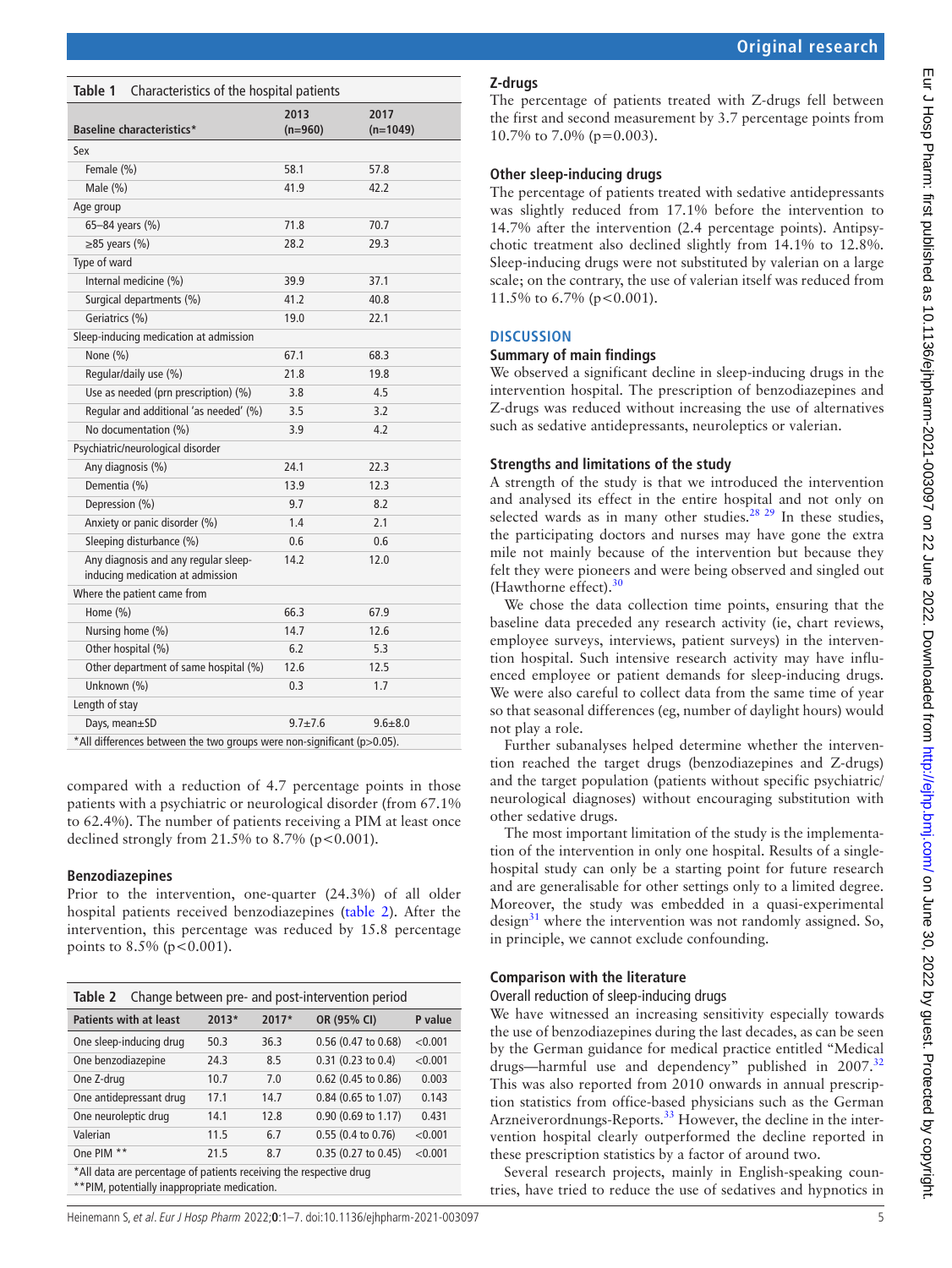hospitals, $34$  with reduction rates between 3 and 19 percentage points. For example, a study in a UK hospital which improved the sleep environment, especially the noise level, reduced the percentage of as-needed sedatives from  $37\%$  to  $16\%$ .<sup>29</sup> A computer-based reminder in a Connecticut academic healthcare centre reduced the prescribing of sedative and hypnotic drugs from 18% to 12% of hospitalised older patients.<sup>35</sup> Our intervention is, to the best of our knowledge, the first one in German and its success is at the upper end of similar studies.

### Targeted reduction of benzodiazepines and Z-drugs

The relevant patient safety concerns when prescribing benzodiazepines and Z-drugs for older patients include confusion, falls, fractures and craving.<sup>[4](#page-6-3)</sup> Previous work showed that benzodiazepines were being prescribed often—and in too high doses— to older patients in the intervention hospital.<sup>[13](#page-6-11)</sup> Therefore, the intervention components of the Sleep-friendly Hospital Initiative were designed to change the habit of prescribing benzodiazepines to older patients with sleeping problems and to offer safer alternatives in line with the PRISCUS list, such as non-drug alternatives, valerian, melperone, mirtazapine and low-dose zolpidem.

As intended, the percentage of older patients receiving benzodiazepines was significantly reduced in the intervention hospital. In addition, the listing of zolpidem on the recommended list of drugs in the hospital-wide Standard Operating Procedure (SOP) did not increase the use of Z-drugs in the intervention hospital. Rather, the prescription rate of Z-drugs declined modestly over time. Moreover, we observed a very sharp decline in the number of patients who received a PIM (from 21.5% to 8.7%) so, when being prescribed a sleep-inducing drug, the chance of receiving a safer alternative almost tripled after the intervention. In contrast to many other studies,  $2^{9}$  36 our analysis controlled whether psychotropic drugs were not strongly reduced in patients who may benefit from them.<sup>[6](#page-6-5)</sup> We could show that the reduction, indeed, addressed the target persons—that is, those without a psychiatric or neurological disease.

## **Lessons learnt**

In a single hospital setting over the course of several years, we were able to perform an in-depth investigation of the use of sleep-inducing drugs in the hospital, the reasons for their use and to incorporate the perspectives of the doctors, nurses and patients. Although it will not be possible to conduct such an in-depth study in all participating hospitals, an RCT based on this intervention will be able to make use of several aspects of these preliminary studies and the data collection strategy used in this paper. Posters, pocket cards and educational materials for staff training courses can be adapted to other settings with minimal changes, making the upscaling of the Sleep-friendly Hospital Initiative to other hospitals likely. One important aspect is the need for participating hospitals to expand their inventory to include non-drug alternatives such as sleeping masks, ear plugs and herbal tea.

The results of our pilot study could help to design future cluster RCTs where hospitals are randomised to either implement the intervention or act as controls. The effect of our intervention was bigger than expected for both the entire group of sleepinducing drugs and for benzodiazepines. While we expected a reduction of at least 5%, the decrease was 14 percentage points or more. RCTs could be successful with smaller sample sizes than we calculated without being underpowered. However, a challenge for any RCT project is transferring the Sleep-friendly

Hospital Initiative into the hands of each local hospital staff and empowering these individuals to use the materials and the opportunity of the study to bring about long-lasting change. Similarly, a control group concept must be carefully created to include general input about the need for reduction of sleepinducing drugs in older hospital patients, in order to minimise the Hawthorne effect.

## **CONCLUSIONS**

A multi-faceted intervention to change the practice of the use of sleep-inducing drugs in a German hospital proved to be successful in terms of reducing drug prescriptions. Before we recommend similar interventions and strategies for other hospitals, we should consider some prerequisites for being successful.

Since sleep problems are seldom at the top of the list of concerns in an average hospital, clear leadership by hospital directors is needed. These leaders must be committed and willing to champion this project by repeatedly emphasising the importance of first-line non-drug treatment. Our intervention may provide inspiration to those searching for a strategy to improve drug safety for older hospitalised patients. However, every institution must find its own way—that is, to adapt the intervention to the hospital and its staff. Such participatory development of an intervention seems to be vital for the success of the intervention. The results of this pilot study give an impression of the possible impact of the intervention and the role of important stakeholders. This could help researchers and the hospital staff to design a large RCT, including control hospitals, to evaluate the success of a multi-faceted intervention on a scientifically sound basis.

**Acknowledgements** Our special thanks goes to Michael Karaus (Evangelisches Krankenhaus Göttingen-Weende), the director of the participating hospital, who gave access to patient health records documenting the prescription and use of sleep-inducing drugs, diagnoses, etc. The intervention would not have been possible without the whole-hearted participation of the doctors, nurses and administrators of the intervention hospital. The results presented here represent the culmination of a five year-long research project, which was only possible due to the hard work of several researchers, PhD students and Masters-level students: Inken Arnold, Lea Kauffmann, Freya Neukirchen, Katharina Schmalstieg-Bahr, Kati Straube, Sven Wedeken, Fabian Wedmann and Vivien Weiß. We thank our study nurses, Simone Assmann, Anouschka Kausche, Sara Krömer and Ida Wilkens, for their diligent work documenting the hospital records needed for this data analysis. We also thank Daniela Keller, whom we consulted about the power calculation and statistical analysis.

**Contributors** All authors designed the study. JK collected the data. SH, JK and WH performed all the statistical analyses. SH and WH were the major contributors in writing the manuscript and are the guarantors of the paper. All authors read, discussed and approved the final manuscript.

**Funding** This study was supported by a research grant from the German Ministry of Health (Grant no. II A5-2513DSM228).

**Competing interests** None declared.

**Patient consent for publication** Not applicable.

**Ethics approval** The study was approved by the Ethics Committee of the University Medical Centre Göttingen, Germany (ref number 25/2/14).

**Provenance and peer review** Not commissioned; externally peer reviewed.

**Data availability statement** Data are available upon reasonable request.

**Supplemental material** This content has been supplied by the author(s). It has not been vetted by BMJ Publishing Group Limited (BMJ) and may not have been peer-reviewed. Any opinions or recommendations discussed are solely those of the author(s) and are not endorsed by BMJ. BMJ disclaims all liability and responsibility arising from any reliance placed on the content. Where the content includes any translated material, BMJ does not warrant the accuracy and reliability of the translations (including but not limited to local regulations, clinical guidelines, terminology, drug names and drug dosages), and